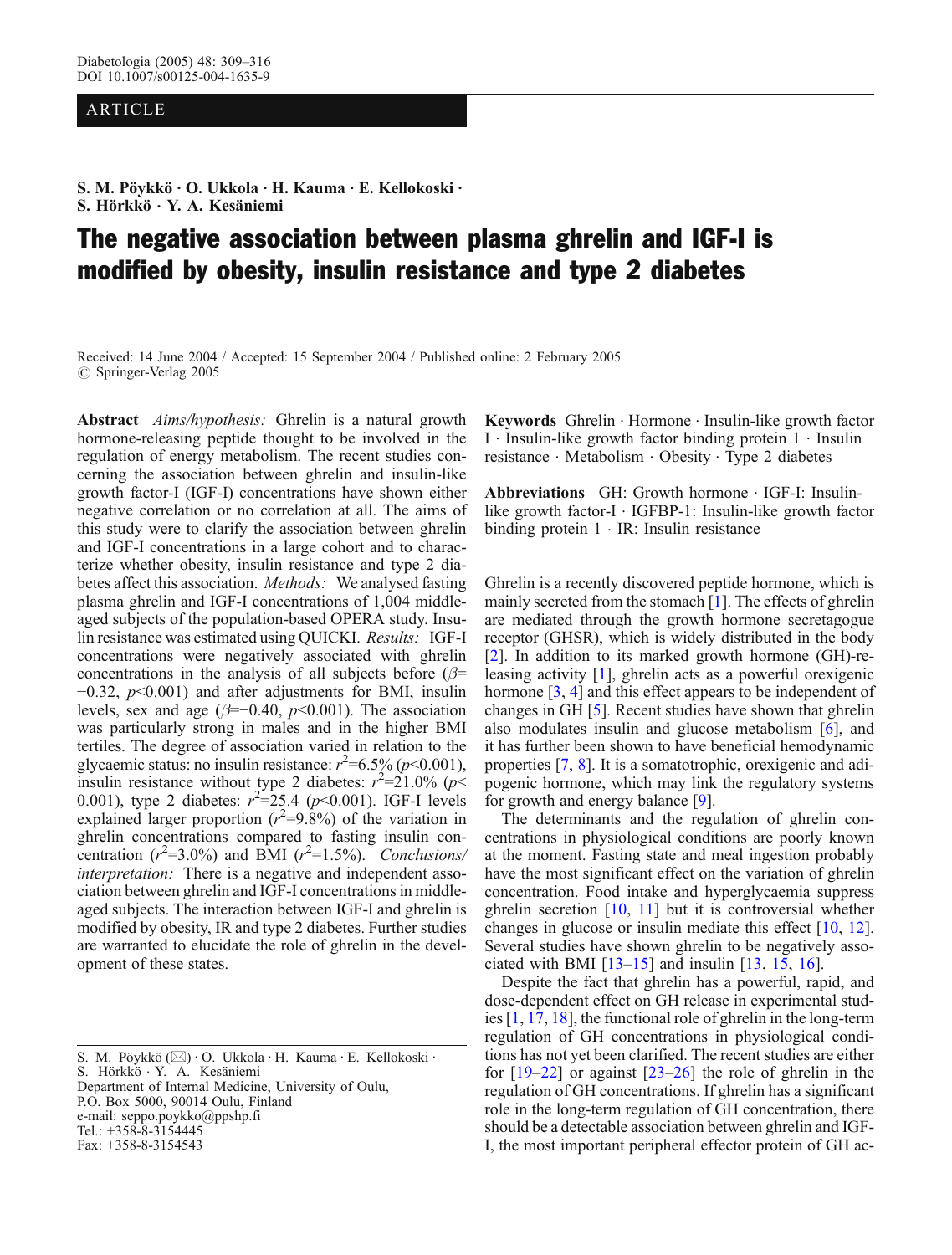tion. However, the results of the recent studies concerning the association between ghrelin and IGF-I are somewhat conflicting showing negative correlation in children and adolescents [[27](#page-6-0)–[30\]](#page-6-0) but no correlation at all in adult subjects [[31](#page-6-0)–[33\]](#page-6-0). Sample sizes of these studies have been relatively small.

Based on the strong GH-releasing effect of ghrelin, it can be hypothesised that there is a positive correlation between ghrelin and IGF-I concentrations. On the other hand, based on the recent studies demonstrating negative correlation between ghrelin and IGF-I concentrations in children and adolescents [\[27](#page-6-0)–[30](#page-6-0)], a negative correlation can be hypothesised in adults as well. In order to test these competing hypotheses, we analysed the fasting plasma IGF-I and ghrelin concentrations in a large, randomly selected, population-based sample of middle-aged subjects. Since we have previously shown ghrelin to be associated with type 2 diabetes and insulin resistance (IR) [\[15\]](#page-6-0), our further aim was to analyse whether these metabolic disturbances affect the association between ghrelin and IGF-I. In addition, we wanted to test whether IGFBP-1, the only acute regulator of IGF-I bio-availability [\[34\]](#page-6-0), is associated with ghrelin concentrations.

### Subjects and methods

Subjects OPERA (Oulu Project Elucidating the Risk of Atherosclerosis) is a population-based epidemiological study addressing the risk factors and disease endpoints of atherosclerotic cardiovascular diseases. The detailed study design has been previously described [[35](#page-6-0)]. The control cohort and hypertensive cohort were randomly selected from Finnish national population registers by age stratification. The hypertensive cohort consists of 600 unrelated subjects (300 men and 300 women aged 40–59 at the time of recruitment) from the city of Oulu entitled to the reimbursement of the costs of antihypertensive medication. For each hypertensive subject, an age- and sex-matched control subject was randomly selected from the same register, excluding the subjects entitled to reimbursement for antihypertensive medication. The overall participation rate of the hypertensive cohort was 86.5% and that of the controls 87.7%. In this study, a total of 1,004 subjects with IGF-I and ghrelin measurements available were screened. An informed consent was obtained from each participant. The study was conducted according to the principles of the Declaration of Helsinki and approved by the Ethical Committee of the Faculty of Medicine, University of Oulu.

Biomedical factors and laboratory analyses Blood glucose concentration was measured with the glucose dehydrogenase method and plasma insulin concentration with the double RIA method (AIA-PACK IRI, Tosoh Corp., Tokyo, Japan). Insulin sensitivity was assessed using fasting plasma insulin concentrations and a quantitative insulin sensitivity check index (QUICKI=1/[log (fasting insulin)+log (fasting glucose)])  $[36]$ . Type 2 diabetes and IR were determined according to the WHO criteria. The subjects-

with insulin sensitivity below the lowest quartile of the control cohort (QUICKI<0.563) were regarded as insulinresistant. The questionnaire presented to all participants elicited detailed information about their smoking habits, alcohol consumption, physical activity, use of medication and medical history.

To obtain a measure of overall ghrelin concentrations, we analysed fasting plasma ghrelin concentrations, which have been shown to correlate strongly with the 24-h integrated AUC values [[37](#page-6-0)]. We used a commercial RIA kit (Phoenix Pharmaceuticals, Belmont, CA, USA), which recognizes both acylated and desacylated ghrelin [\[15\]](#page-6-0). The sensitivity of the assay was 12 pg/ml  $(ED_{80})$ , and the interand intra-assay coefficients of variation (CV), as given by the manufacturer, were 7.5 and 4.0%, respectively. Interassay CV in our analyses was 11.2%. Due to the low intraassay CV of the method [\[38](#page-6-0)], only a single measurement for each sample was performed.

IGF-I assay (DSL-10-2800 ACTIVE Non-Extraction IGF-I ELISA; Diagnostic Systems Laboratories, Webster, TX, USA) uses a modified version of the standard acid– ethanol extraction procedure with intra- and interassay CVs of 4.5–8.6 and 3.3–6.8%, respectively. IGFBP-1 was measured with an immunoenzymometric assay (IGFBP-1 IEMA test; Oy Medix Biochemica, Kauniainen, Finland) with an intra-assay CV of 2.4–3.4% and an interassay CV of 4.9–7.4%.

Statistical methods The association between ghrelin and the variables studied was assessed using analysis of covariance (ANCOVA), linear regression analysis, and partial correlation analysis. The following variables were entered into the multivariate model: BMI, fasting insulin, IGF-I, IGFBP-1, age, sex and study group. To compare the means of the variables measured, Student's t-test and ANCOVA with Bonferroni corrections were used. Chi square test was carried out to assess the frequency differences in the sex ratio or the ratio of the study cohorts between the ghrelin quartiles.

The interaction between the explanatory variables was tested using ANCOVA. Linear regression analysis was used to adjust the individual ghrelin concentrations for interassay variation. Three subjects with very high ghrelin concentrations (>3 SD over the mean) and three subjects with very low IGF-I concentrations (>3 SD below the mean) were excluded from the analyses as outliers. Furthermore, the three subjects found to have type 1 diabetes were excluded from this study. Altogether, the data of 995 subjects were analysed.

Log-transformed values of IGF-I, IGFBP-1, insulin and QUICKI were used to normalise the skewed distributions. All calculations were made with the SPSS (version 9.0; SPSS, Inc.) statistical package. A p value of less than 0.05 was regarded as statistically significant.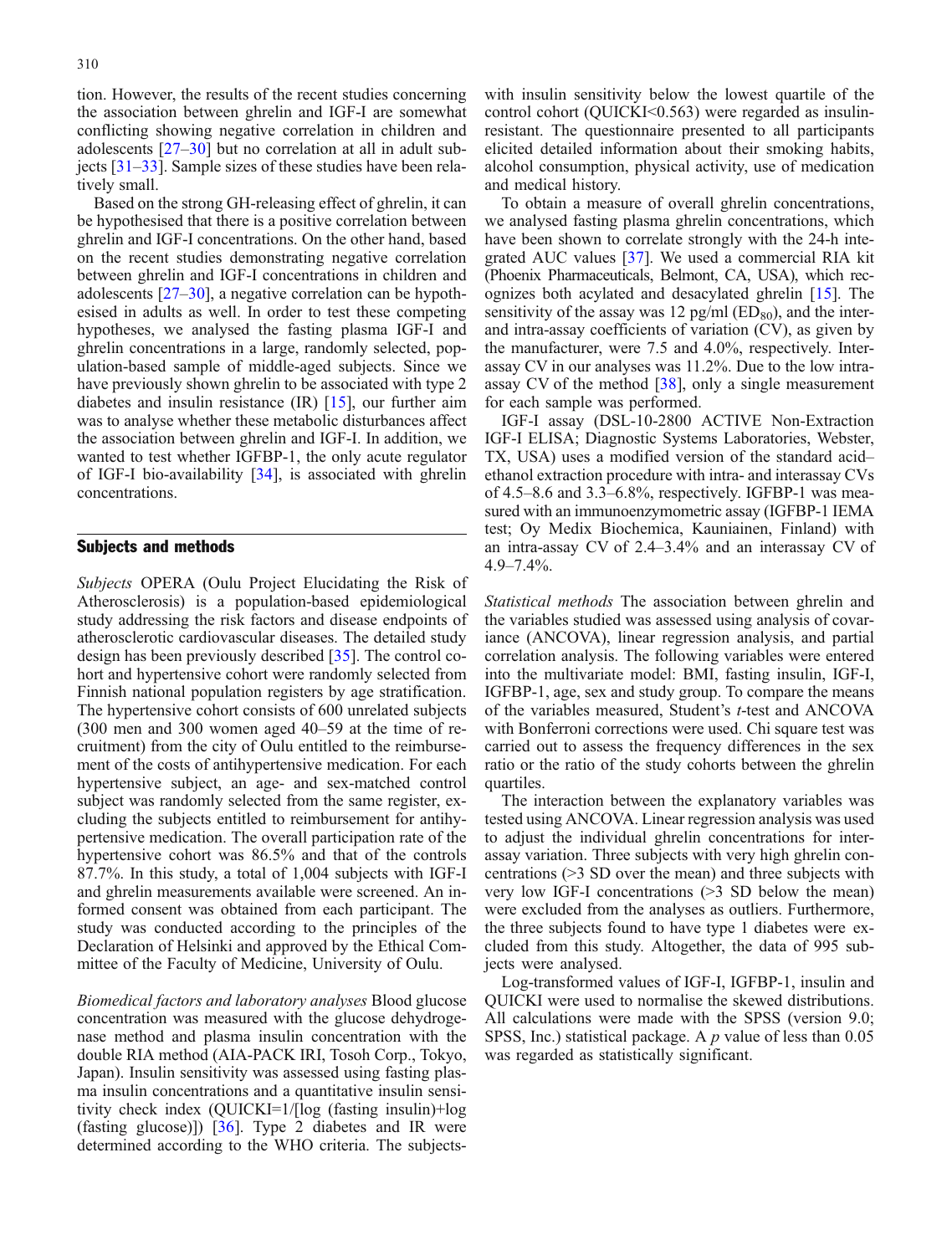<span id="page-2-0"></span>Table 1 Main characteristics of the study subjects by ghrelin quartiles

|                                    | First quartile<br>$(n=247)$ | Second quartile<br>$(n=248)$ | Third quartile<br>$(n=248)$ | Fourth quartile<br>$(n=252)$ | $p^*$   | $p^{**}$     |
|------------------------------------|-----------------------------|------------------------------|-----------------------------|------------------------------|---------|--------------|
| Ghrelin $(pg/ml)$                  | $368(357-378)$              | 572 (561–582)                | 743 (733–754)               | 984 (974–995)                | < 0.001 | $\leq 0.001$ |
| IGF-I $(ng/ml)^a$                  | $102(97-107)$               | $81(76-86)$                  | $73(68-78)$                 | $65(60-70)$                  | < 0.001 | < 0.001      |
| IGFBP-1 $(ng/ml)^a$                | $4.0(3.4-4.5)$              | 4.1 $(3.6-4.7)$              | 4.1 $(3.5-4.7)$             | $4.9(4.4-5.5)$               | 0.345   | 0.732        |
| Fasting insulin $(mU/I)$           | $15.7(14.3-17.0)$           | $14.2(12.9-15.6)$            | $13.2(11.9-14.6)$           | $11.7(10.4-13.1)$            | < 0.001 | 0.001        |
| <b>OUICKI</b>                      | $0.59(0.57-0.60)$           | $0.60(0.59-0.61)$            | $0.60(0.59-0.61)$           | $0.64(0.62 - 0.65)$          | < 0.001 | 0.001        |
| Age (years)                        | $52(52-53)$                 | $50(50-51)$                  | $51(51-52)$                 | $52(51-53)$                  | 0.001   |              |
| BMI $(kg/m^2)$                     | $28.6(28.1-29.2)$           | $27.8(27.3-28.4)$            | $27.5(27.0-28.1)$           | $27.1(26.5-27.6)$            | 0.001   |              |
| Hypertensive/control cohort<br>(n) | 142/105                     | 112/136                      | 124/124                     | 132/120                      | 0.050   |              |
| Males/Females $(n)$                | 131/116                     | 116/132                      | 114/134                     | 123/129                      | 0.397   |              |

Data are means and 95% CI. Means are adjusted for sex and study group

<sup>a</sup>Means are adjusted for sex, study group and age

\*p-values for the differences between the ghrelin quartiles obtained by ANCOVA adjusted for sex and study group

\*\*p-values for the differences between the ghrelin quartiles obtained by ANCOVA adjusted for sex, study group, BMI and age §p-values for the differences between the ghrelin quartiles obtained by chi-square test

**Table 2** Partial correlation coefficients  $(r)$  with p-values for ghrelin, IGF-I, IGFBP-1, BMI and insulin adjusted for age, sex and study group

|                                                                          | IGF-I |  | IGFBP-1<br>IGFBP-MI |   | BMI |                                             | Insulin |                  |  |
|--------------------------------------------------------------------------|-------|--|---------------------|---|-----|---------------------------------------------|---------|------------------|--|
|                                                                          |       |  | r                   | p | r   | p                                           |         |                  |  |
| Ghrelin $-0.35 \le 0.001$ 0.07 0.028 $-0.12 \le 0.001$ $-0.17 \le 0.001$ |       |  |                     |   |     |                                             |         |                  |  |
| IGF-I                                                                    |       |  |                     |   |     | $-0.07$ 0.029 $-0.14$ < 0.001 $-0.03$ 0.365 |         |                  |  |
| IGFBP-1                                                                  |       |  |                     |   |     | $-0.38 \le 0.001 -0.44 \le 0.001$           |         |                  |  |
| <b>BMI</b>                                                               |       |  |                     |   |     |                                             |         | $0.53 \le 0.001$ |  |

## Results

The mean fasting plasma ghrelin concentration of the whole study cohort was 668 pg/ml (range 117–1,513 pg/ml). The mean values of ghrelin concentration were 657 and 678 pg/ ml in males and females, respectively  $(p=0.169)$ , and 661 and 674 pg/ml in the hypertensive and control cohorts, respectively  $(p=0.359)$ . The main characteristics of the study subjects by ghrelin quartiles (Table 1) showed ghrelin concentration to be negatively associated with IGF-I and fasting insulin concentrations and BMI. There was a pos-

Fig. 1 Linear regression between ghrelin and IGF-I concentrations. Open square and segment line, males: n=484,  $r^2 = 19.1\%$ , p<0.001; black dot and dash line, females:  $n=511$ ,  $r^2$ =4.6%, p<0.001; solid line, all subjects:  $n=995$ ,  $r^2=9.9\%$ ,  $p<0.001$ 

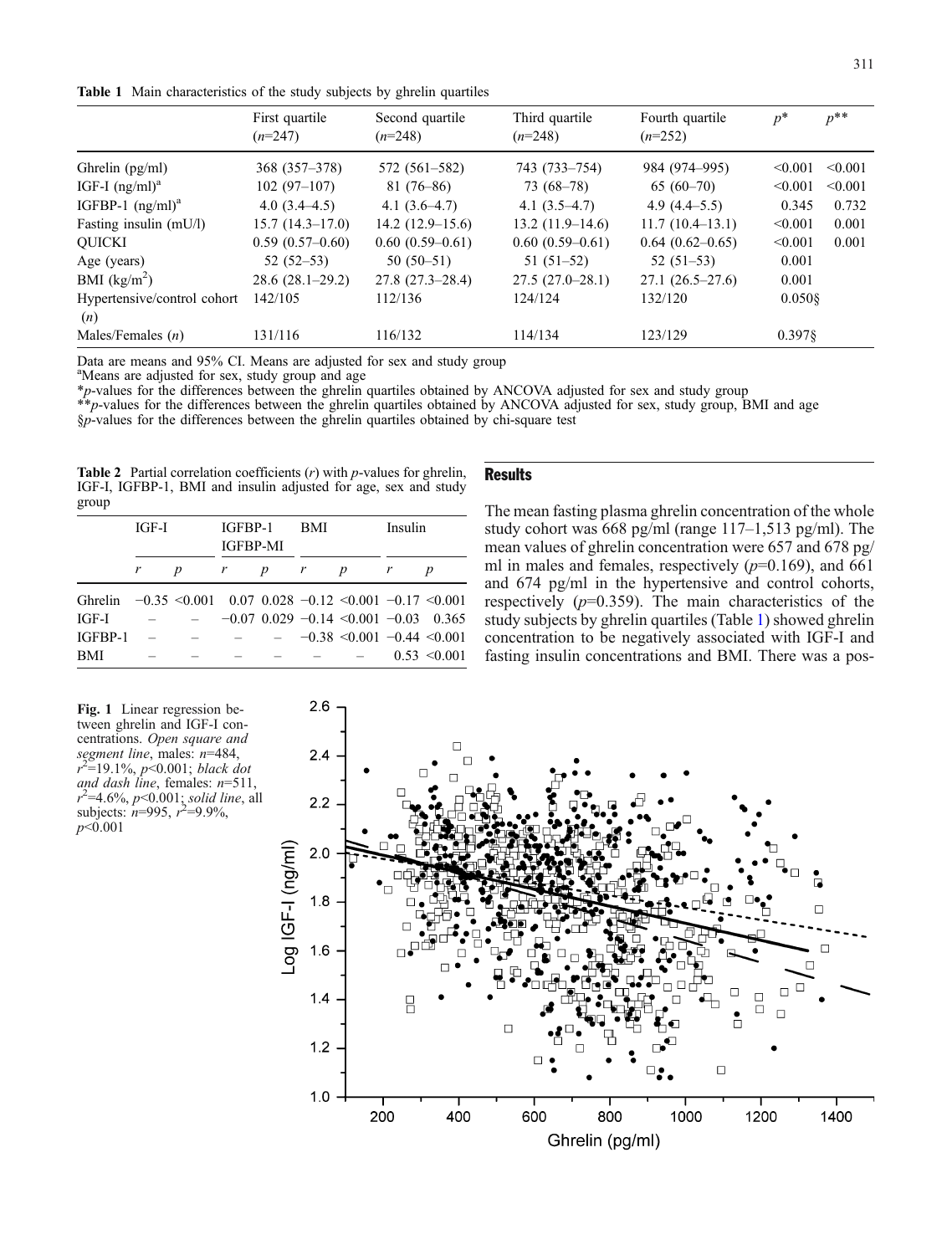itive association between ghrelin and insulin sensitivity, but no association between ghrelin and IGFBP-1 levels. Correlation analyses showed statistically significant inter-correlation between ghrelin, IGF-I, IGFBP-1, BMI and insulin (Table [2](#page-2-0)).

Linear regression analyses of all study subjects showed IGF-I concentration to be negatively associated with ghrelin concentration before  $(p<0.001)$  (Fig. [1,](#page-2-0) Table 3) and after adjustments for the potential confounding factors  $(p<0.001)$ (Table 3). Out of the individual factors, IGF-I was the most significant determinant of the plasma ghrelin concentration explaining 9.8% (adjusted  $r^2$ ) of the variation in ghrelin concentrations. Since the interaction between IGF-I and sex was statistically significant in the multivariate analysis as a predictor of ghrelin concentration (ANCOVA,  $p$ <0.05), the analyses were further carried out in both sexes separately (Table 3). IGF-I explained a higher proportion of the variation in ghrelin concentration in males (adjusted  $r^2$ =18.9%) compared to females (adjusted  $r^2=4.4\%$ ).

In order to assess whether glycaemic status affects the association between ghrelin and IGF-I, the interaction between glycaemic status (no IR, IR or type 2 diabetes) and IGF-I concentration was tested in the multivariate analysis of all study subjects (ANCOVA), and it was statistically significant ( $p$ <0.05). The negative association between ghrelin and IGF-I concentrations is illustrated by simple linear regression (Fig. 2) and stepwise multivariate linear regression analyses (Table [4\)](#page-4-0) separately for the subjects with no IR, with IR and with type 2 diabetes. IGF-I was negatively associated with ghrelin levels in all groups. However, the regression models explained the highest proportion of variation in subjects with type 2 diabetes ( $r^2$ =33.7%) and they had the highest regression coefficient for IGF-I as well ( $\beta$ =−0.56,  $p<0.001$ ). When the sexes were analysed separately, the trends were similar in both groups (data not shown). The subjects with IR had lower IGFBP-1 concentrations (3.2 ng/ ml) compared to the subjects without IR (4.6 ng/ml) or with type 2 diabetes (5.9 ng/ml) (ANCOVA adjusted for BMI, age, sex and study group,  $p<0.001$  in pairwise comparisons).

Figure [3](#page-4-0) shows the variation of ghrelin concentration in relation to BMI and IGF-I levels in both sexes. The interactions between sex and IGF-I as well as between BMI and IGF-I as a predictor of ghrelin concentrations were significant  $(p<0.05)$ . When IGF-I and fasting insulin levels

Table 3 Models explaining the variation of fasting plasma ghrelin concentration

| Variables entered<br>Model |                 | All subjects $(n=995)$ |              |          | Males $(n=484)$ |              |          | Females $(n=511)$ |              |           |
|----------------------------|-----------------|------------------------|--------------|----------|-----------------|--------------|----------|-------------------|--------------|-----------|
|                            |                 | β                      | Significance | $r^2(%)$ | β               | Significance | $r^2(%)$ | $\beta$           | Significance | $r^2$ (%) |
| 1                          | $IGF-I$         | $-0.32$                | $***$        | 9.8      | $-0.44$         | ***          | 18.9     | $-0.22$           | $***$        | 4.4       |
| 2                          | Fasting insulin | $-0.18$                | $***$        | 3.0      | $-0.14$         | $***$        | 1.6      | $-0.21$           | $***$        | 4.2       |
| 3                          | BMI             | $-0.13$                | $***$        | 1.5      | $-0.07$         | <b>NS</b>    | 0.3      | $-0.17$           | $***$        | 2.8       |
| 4                          | IGF-I           | $-0.40$                | $***$        | 16.1     | $-0.50$         | ***          | 23.7     | $-0.28$           | $***$        | 10.0      |
|                            | Fasting insulin | $-0.15$                | $***$        |          | $-0.15$         | **           |          | $-0.13$           | $\ast$       |           |
|                            | BMI             | $-0.13$                | $***$        |          | $-0.10$ NS      |              |          | $-0.14$           | $\ast$       |           |
|                            | IGFBP-1         | $-0.07$                | $\ast$       |          | $-0.10$         | $\ast$       |          | $-0.01$           | <b>NS</b>    |           |
|                            | Age             | $-0.10$                | $**$         |          | $-0.07$         | <b>NS</b>    |          | $-0.06$           | NS           |           |
|                            | Study group     | 0.04                   | <b>NS</b>    |          | 0.08            | <b>NS</b>    |          | 0.04              | <b>NS</b>    |           |
|                            | <b>Sex</b>      | 0.05                   | <b>NS</b>    |          |                 |              |          |                   |              |           |

Linear regression analysis with standardised regression coefficients and adjusted  $R^2$ 

NS Not significant

 $*_{p<0.05}$ 

 $*_{p<0.01}$ 

\*\*\* $p<0.001$ 

Fig. 2 Linear regression between ghrelin and IGF-I concentrations in relation to glycaemic status. a Subjects with no insulin resistance:  $n=602$ ,  $r^2$ =6.5%, p<0.001. **b** Subjects with insulin resistance:  $n=304$ ,  $r^2$ =21.0%, p<0.001. c Subjects with type 2 diabetes:  $n=89$ ,  $r^2$  = 25.4%, p < 0.001

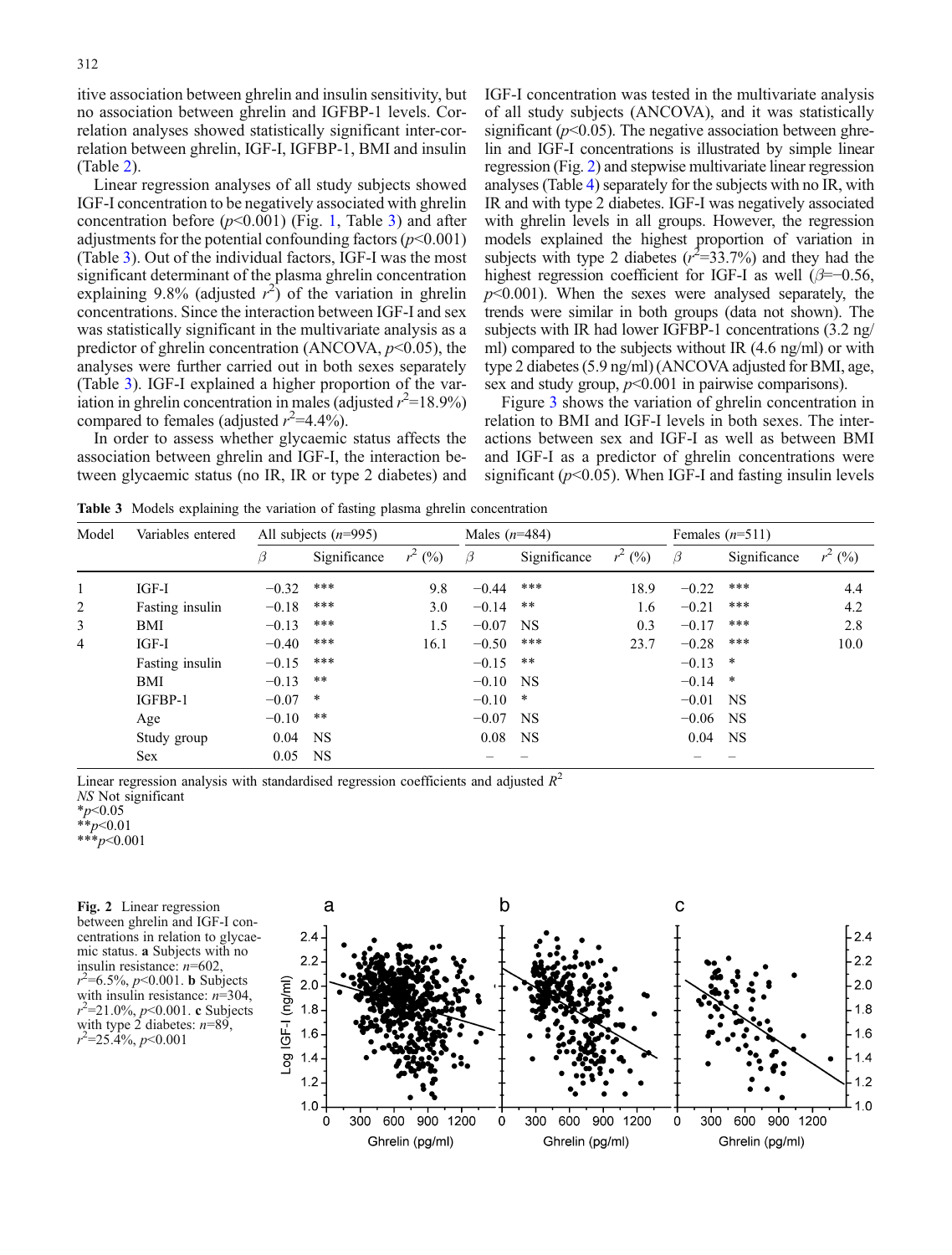<span id="page-4-0"></span>Table 4 Models for fasting plasma ghrelin concentration in subjects with no insulin resistance (IR), with IR and with type 2 diabetes

| Variables entered |         | No insulin resistance $(n=602)$ |                     |         | Insulin resistance $(n=304)$ |              | Type 2 diabetes $(n=89)$ |         |          |
|-------------------|---------|---------------------------------|---------------------|---------|------------------------------|--------------|--------------------------|---------|----------|
|                   | В       | $\boldsymbol{p}$                | (0/0)<br>$r^{\sim}$ | B       | $\boldsymbol{p}$             | (%)<br>$r^2$ | β                        | p       | (%)<br>v |
| IGF-I             | $-0.28$ | < 0.001                         | 7.6                 | $-0.49$ | < 0.001                      | 23.9         | $-0.56$                  | < 0.001 | 33.7     |
| IGFBP-1           |         |                                 |                     | $-0.17$ | 0.002                        |              |                          |         |          |
| BMI               | $-0.12$ | 0.002                           |                     | $-0.15$ | 0.005                        |              |                          |         |          |
| Insulin           |         |                                 |                     |         |                              |              | $-0.25$                  | 0.005   |          |
| Age               |         | -                               |                     |         |                              |              | $-0.24$                  | 0.009   |          |
| Sex               |         |                                 |                     |         |                              |              |                          |         |          |
| Study group       |         | –                               |                     |         |                              |              |                          | –       |          |

Stepwise linear regression analysis with standardised regression coefficient and adjusted  $r^2$ 

Fig. 3 Variation of fasting plasma ghrelin concentrations in relation to sex-specific BMI tertiles and IGF-I quartiles. The first BMI tertile and the first IGF-I quartile refer to the lowest BMI and IGF-I values, respectively. **a** Males  $(n=484)$ . **b** Females  $(n=511)$ 



| <b>Table 5</b> IGF-I and insulin as<br>predictors of fasting plasma                            |         |         | First BMI tertile |         |           | Second BMI tertile |         |           | Third BMI tertile |         |           |
|------------------------------------------------------------------------------------------------|---------|---------|-------------------|---------|-----------|--------------------|---------|-----------|-------------------|---------|-----------|
| ghrelin concentration in sex-                                                                  |         |         |                   |         | $r^2($ %) |                    |         | $r^2 (%)$ |                   |         | $r^2($ %) |
| specific BMI tertiles                                                                          | Males   | IGF-I   | $-0.37$           | < 0.001 | 15.9      | $-0.51$            | < 0.001 | 24.6      | $-0.49$           | < 0.001 | 23.5      |
|                                                                                                |         | Insulin | $-0.15$           | 0.038   |           | $-0.11$            | 0.101   |           | $-0.10$           | 0.152   |           |
| Linear regression analysis with<br>standardised regression coeffi-<br>cient and adjusted $r^2$ | Females | IGF-I   | $-0.04$           | 0.652   | 1.6       | $-0.23$            | 0.002   | 6.2       | $-0.44$           | < 0.001 | 21.4      |
|                                                                                                |         | Insulin | $-0.16$           | 0.041   |           | $-0.10$            | 0.173   |           | $-0.21$           | 0.003   |           |

were entered into the linear regression analysis stratified according to sex and sex-specific BMI tertiles, IGF-I was the only statistically significant predictor of ghrelin in males in all BMI tertiles  $(p<0.001)$ , whereas in females, IGF-I was statistically significant only in the second  $(p=0.002)$  and third BMI tertiles  $(p<0.001)$  (Table 5).

# **Discussion**

Our findings in the large, population-based cohort of middle-aged subjects pointed out that IGF-I concentration is a significant determinant of ghrelin concentration, being negatively associated with it. This association was stronger in males and in subjects with high BMI, IR or type 2 diabetes. BMI explained a larger proportion of the variation in ghrelin concentrations in women than in men. IGFBP-1

concentrations were associated with ghrelin concentrations only in subjects with IR.

Since ghrelin has a powerful GH-releasing effect in experimental settings [\[1,](#page-5-0) [8](#page-6-0), [17,](#page-6-0) [18](#page-6-0)], it has been proposed to serve as a regulator of somatotroph function together with GHRH and somatostatin [\[39,](#page-6-0) [40\]](#page-6-0). However, the physiological role of ghrelin in the regulation of GH/IGF-I axis has not yet been established. Several lines of evidence argue against the role of ghrelin in this regulation. Previous studies have shown no change in ghrelin levels in GHdeficient subjects after GH treatment [\[41,](#page-6-0) [42\]](#page-6-0). Pubertal GH surge is not associated with ghrelin levels [[27](#page-6-0)]. Furthermore, GH pulsatility is not explained by changes in ghrelin concentration [\[43\]](#page-7-0) and acute GH response in exercise is not associated with the changes in ghrelin levels [[25](#page-6-0), [31](#page-6-0)]. Interestingly, ghrelin-deficient mice are viable and exhibit a normal growth rate, demonstrating that ghrelin is not critical for normal growth [\[23\]](#page-6-0). On the other hand,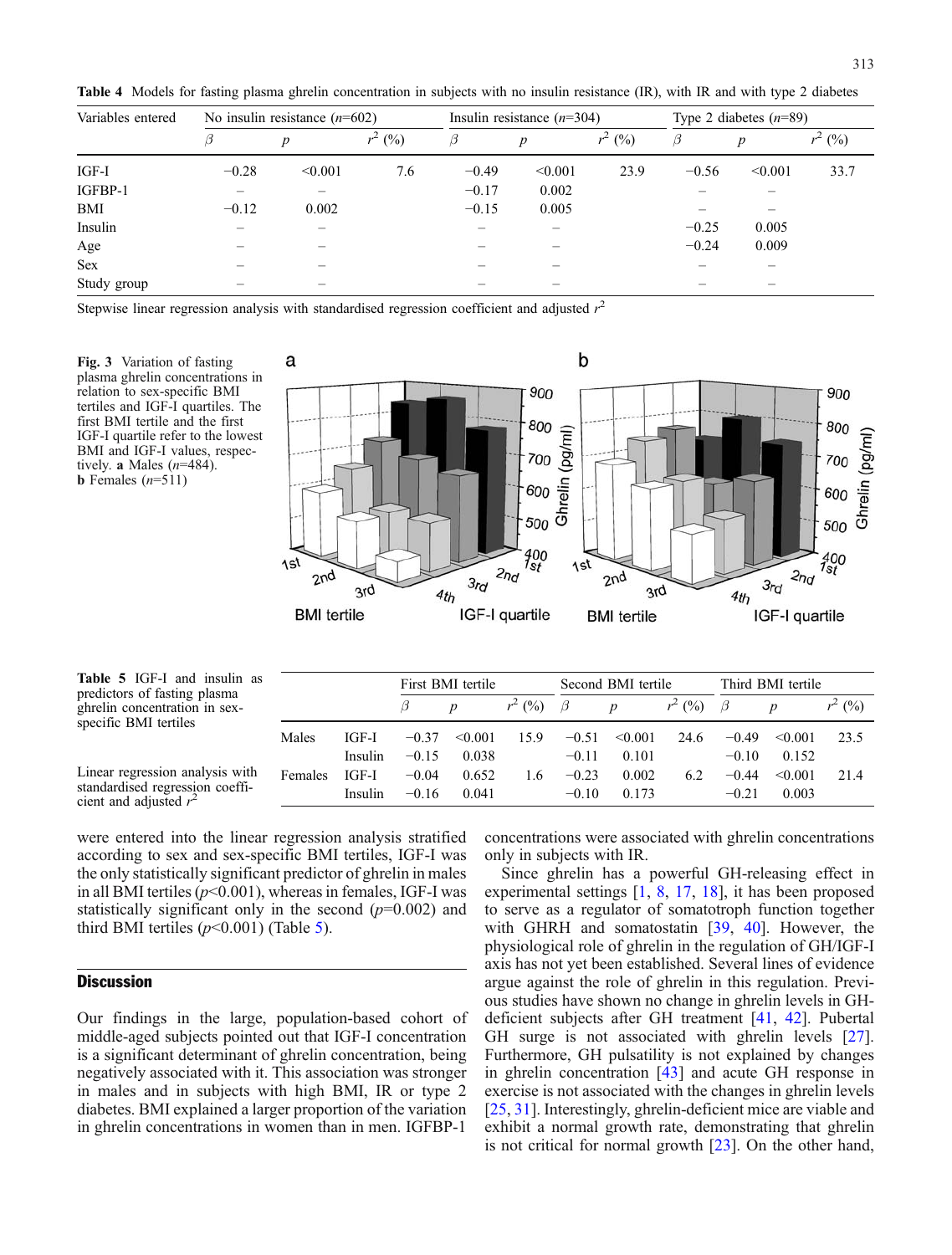<span id="page-5-0"></span>contrasting findings exist reporting a decrease in ghrelin levels after GH treatment [\[19\]](#page-6-0), hyperghrelinemia in GH deficiency [[20](#page-6-0)] and relatedness between ghrelin and GH pulsatility [\[21](#page-6-0)].

IGF-I has been considered a surrogate measure of GH secretion because of its long circulating half-life and its regulation by GH. Even though IGF-I is not universally regarded as an ideal discriminator of GH status [\[44\]](#page-7-0), IGF-I measurement is currently the best indirect method to assess GH secretion [\[45\]](#page-7-0). The recent studies have reported negative association between ghrelin and IGF-I concentrations in children and adolescents [[27](#page-6-0)–[30\]](#page-6-0) whereas nihilistic results has been reported in adult subjects [\[31](#page-6-0)–[33\]](#page-6-0).

To our best knowledge the results of the present study for the first time show clear and independent negative association between ghrelin and IGF-I concentrations in adult subjects. Our large sample size compared to the sample sizes of the previous studies might explain why association was detected in this study. However, the clear association between IGF-I and ghrelin was somewhat unexpected finding in the light of the several previous studies showing no association between ghrelin and GH/IGF-I axis. Nonetheless, our finding implies that there might be a negative feedback effect of either GH or IGF-I or both on ghrelin concentrations. The elevated ghrelin concentrations and decreased IGF-I concentrations, despite the high GH concentrations, in subjects with chronic liver disease [[46](#page-7-0)] suggest that the regulation may preferably take place between ghrelin and IGF-I and not between ghrelin and GH.

The interpretation of our cross-sectional results is complicated by the complex regulation of IGF-I levels by a series of IGFBPs that control the bio-availability of IGFs [[47](#page-7-0)], and by several other factors like age, sex, nutritional status and peripheral hormones, such as insulin and glucocorticoids that, in addition to GH status, affect IGF-I and/ or ghrelin concentrations. In order to control some of these potentially confounding factors, we added them into the multivariate analyses as covariates. In addition, the analyses were carried out as stratified by sex, glycaemic status and BMI tertile. The multivariate analysis of all subjects showed that the association between ghrelin and IGF-I was statistically significant even after adjustments for sex, age, insulin concentration and BMI. In further analyses both sex, BMI and glycaemic status were found to modify the association between ghrelin and IGF-I levels. Nevertheless, the effect of IGF-I in the models remained even after stratifications. However, based on our cross-sectional results we can not definitively tell whether this association reflects mutual regulation between ghrelin and IGF-I or similar regulatory pathways behind ghrelin and IGF-I.

Interestingly, the negative association between ghrelin and IGF-I concentrations was clearly modified by IR and type 2 diabetes. This association was more pronounced among subjects with IR and particularly in a state of extreme insulin resistance, type 2 diabetes. Therefore, serum insulin concentrations seem to be an important determinant of the relationship between ghrelin and IGF-I. Subjects with type 2 diabetes also have decreased ghrelin [\[15\]](#page-6-0) and IGF-I concentrations [[48](#page-7-0)], which might also modify

the association. The roles of IGF-I [[49](#page-7-0)] and ghrelin [\[50\]](#page-7-0) in the pathophysiology of insulin metabolism are complicated and not yet fully clarified. Whether ghrelin deficiency has a functional role in the development of IR and type 2 diabetes (e.g. by decreasing insulin sensitivity), remains to be explored in further prospective and experimental studies. Based on our findings we can only speculate that ghrelin/IGF-I interactions might also be involved in the development of IR and type 2 diabetes.

We found the association between ghrelin and IGF-I to be modulated by sex, suggesting that there might be a sexdependent difference in the regulation of ghrelin despite the sex-independent GH-releasing effect of ghrelin [\[51\]](#page-7-0) and the sex-independent ghrelin levels [\[15,](#page-6-0) [29](#page-6-0)]. Ghrelin concentrations have been reported to depend on sex only in young subjects [\[52\]](#page-7-0). The sex difference in the role of ghrelin in the regulation of GH has been previously shown in animal models [\[53,](#page-7-0) [54](#page-7-0)].

To obtain a measure of overall ghrelin concentrations, we used fasting plasma ghrelin concentrations, which have been shown to correlate strongly with the 24-h integrated AUC values [\[37\]](#page-6-0). Therefore, the single measurement of fasting plasma ghrelin concentration is well reasoned. Fasting plasma ghrelin concentrations were analysed using antibody that recognises both acylated and des-acylated ghrelin. Although only acylated ghrelin is thought to have endocrine activity [1], non-endocrine functions have been reported for the non-acylated form of ghrelin [[55](#page-7-0)] and, therefore, the measurement of total ghrelin is reasoned. Another reason for the measurement of total ghrelin concentration is that total ghrelin concentration remains significantly better in all conditions compared to acylated ghrelin concentration [\[56\]](#page-7-0). Furthermore, total ghrelin is a good surrogate of acylated ghrelin since they are well correlated [\[57\]](#page-7-0), and the ratio of these two remains constant under a wide variety of conditions [[58](#page-7-0)].

In conclusion, we showed in a large, population-based study that there is an independent negative association between ghrelin and IGF-I concentrations. This association is modified by BMI, gender, IR and type 2 diabetes. Further studies are warranted to elucidate the role of ghrelin in the development of obesity and type 2 diabetes.

Acknowledgements The Research Council for Health of the Academy of Finland, the Finnish Foundation for Cardiovascular Research, the Finnish Medical Foundation, the Aarne Koskelo Foundation, and the Ida Montin Foundation supported this study. We acknowledge the excellent technical assistance of Ms. Helena Kalliokoski, Ms.Saija Kortetjärvi, Ms. Liisa Mannermaa, and Ms. Sirpa Rannikko.

Duality of Interest

There is no duality of interest concerning any financial or other interests directly or indirectly related to the subject of this manuscript.

#### References

1. Kojima M, Hosoda H, Date Y, Nakazato M, Matsuo H, Kangawa K (1999) Ghrelin is a growth-hormone-releasing acylated peptide from stomach. Nature 402:656–660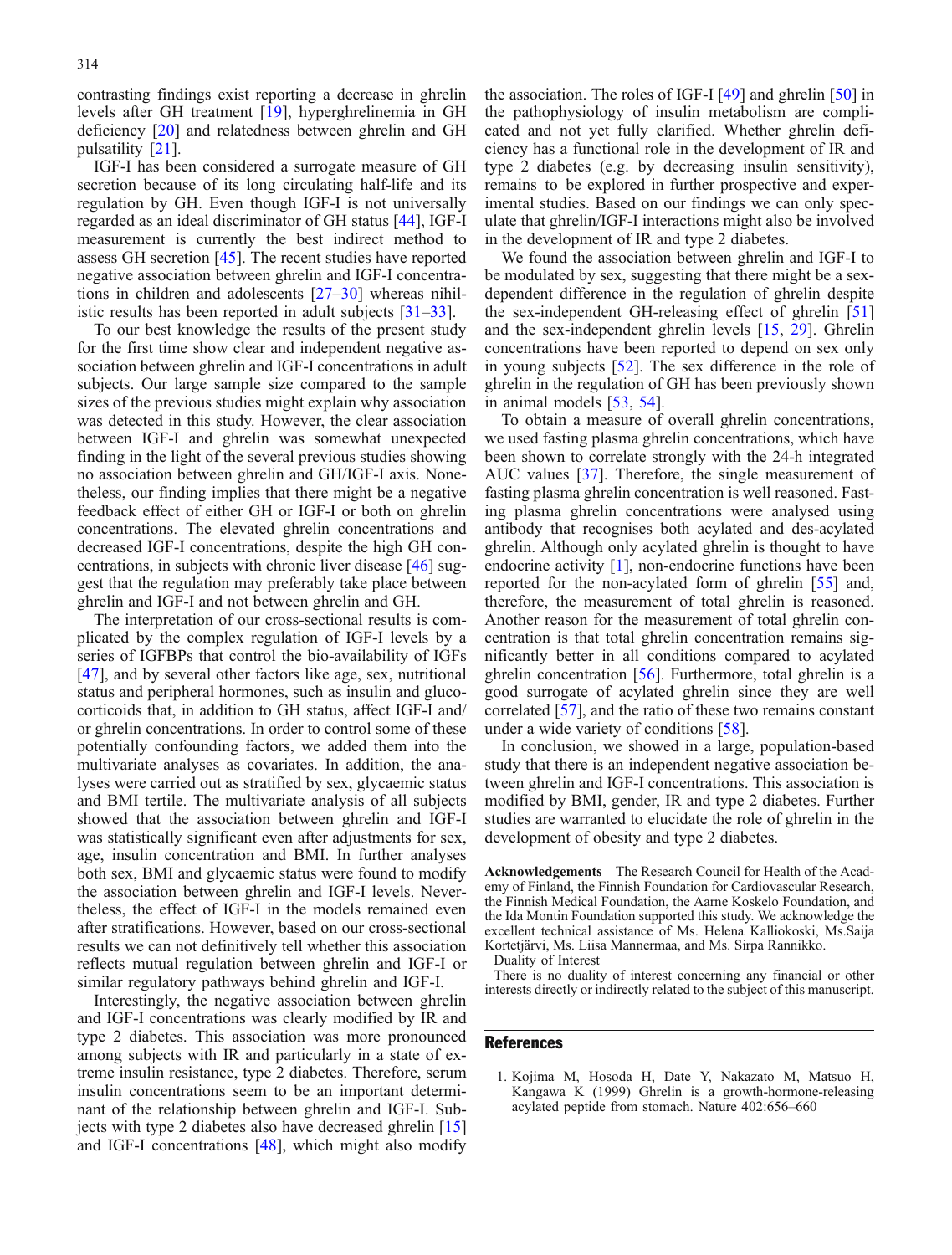- <span id="page-6-0"></span>2. Gnanapavan S, Kola B, Bustin SA et al. (2002) The tissue distribution of the mRNA of ghrelin and subtypes of its receptor, GHS-R, in humans. J Clin Endocrinol Metab 87:2988–2991
- 3. Wren AM, Small CJ, Ward HL et al. (2000) The novel hypothalamic peptide ghrelin stimulates food intake and growth hormone secretion. Endocrinology 141:4325–4328
- 4. Shintani M, Ogawa Y, Ebihara K et al. (2001) Ghrelin, an endogenous growth hormone secretagogue, is a novel orexigenic peptide that antagonizes leptin action through the activation of hypothalamic neuropeptide Y/Y1 receptor pathway. Diabetes 50:227–232
- 5. Tschöp M, Smiley DL, Heiman ML (2000) Ghrelin induces adiposity in rodents. Nature 407:908–913
- 6. Date Y, Nakazato M, Hashiguchi S et al. (2002) Ghrelin is present in pancreatic alpha-cells of humans and rats and stimulates insulin secretion. Diabetes 51:124–129
- 7. Nagaya N, Kojima M, Uematsu M et al. (2001) Hemodynamic and hormonal effects of human ghrelin in healthy volunteers. Am J Physiol Regul Integr Comp Physiol 280:R1483–R1487
- 8. Enomoto M, Nagaya N, Uematsu M et al. (2003) Cardiovascular and hormonal effects of subcutaneous administration of ghrelin, a novel growth hormone-releasing peptide, in healthy humans. Clin Sci (Lond) 105:431–435
- 9. Ukkola O, Pöykkö S (2002) Ghrelin, growth and obesity. Ann Med 34:102–108
- 10. Caixas A, Bashore C, Nash W, Pi-Sunyer F, Laferrere B (2002) Insulin, unlike food intake, does not suppress ghrelin in human subjects. J Clin Endocrinol Metab 87:1902
- 11. Nakagawa E, Nagaya N, Okumura H et al. (2002) Hyperglycaemia suppresses the secretion of ghrelin, a novel growthhormone-releasing peptide: responses to the intravenous and oral administration of glucose. Clin Sci (Lond) 103:325–328
- 12. Saad MF, Bernaba B, Hwu CM et al. (2002) Insulin regulates plasma ghrelin concentration. J Clin Endocrinol Metab 87:3997– 4000
- 13. Tschöp M, Weyer C, Tataranni PA, Devanarayan V, Ravussin E, Heiman ML (2001) Circulating ghrelin levels are decreased in human obesity. Diabetes 50:707–709
- 14. Shiiya T, Nakazato M, Mizuta M et al. (2002) Plasma ghrelin levels in lean and obese humans and the effect of glucose on ghrelin secretion. J Clin Endocrinol Metab 87:240–244
- 15. Pöykkö SM, Kellokoski E, Hörkkö S, Kauma H, Kesäniemi YA, Ukkola O (2003) Low plasma ghrelin is associated with insulin resistance, hypertension, and the prevalence of type 2 diabetes. Diabetes 52:2546–2553
- 16. Ikezaki A, Hosoda H, Ito K et al. (2002) Fasting plasma ghrelin levels are negatively correlated with insulin resistance and PAI-1, but not with leptin, in obese children and adolescents. Diabetes 51:3408–3411
- 17. Arvat E, Di Vito L, Broglio F et al. (2000) Preliminary evidence that Ghrelin, the natural GH secretagogue (GHS) receptor ligand, strongly stimulates GH secretion in humans. J Endocrinol Invest 23:493–495
- 18. Takaya K, Ariyasu H, Kanamoto N et al. (2000) Ghrelin strongly stimulates growth hormone release in humans. J Clin Endocrinol Metab 85:4908–4911
- 19. Eden EB, Burman P, Holdstock C, Karlsson FA (2003) Effects of growth hormone (GH) on ghrelin, leptin, and adiponectin in GH-deficient patients. J Clin Endocrinol Metab 88:5193–5198
- 20. Meyer CW, Korthaus D, Jagla W et al. (2004) A novel missense mutation in the mouse growth hormone gene causes semidominant dwarfism, hyperghrelinemia, and obesity. Endocrinology 145:2531–2541
- 21. Koutkia P, Canavan B, Breu J, Johnson ML, Grinspoon SK (2004) Nocturnal ghrelin pulsatility and response to growth hormone secretogogues in healthy men. Am J Physiol Endocrinol Metab 287:E506–E512
- 22. Tannenbaum GS, Epelbaum J, Bowers CY (2003) Interrelationship between the novel peptide ghrelin and somatostatin/growth hormone-releasing hormone in regulation of pulsatile growth hormone secretion. Endocrinology 144:967–974
- 23. Wortley KE, Anderson KD, Garcia K et al. (2004) Genetic deletion of ghrelin does not decrease food intake but influences metabolic fuel preference. Proc Natl Acad Sci U S A 101:8227– 8232
- 24. Tolle V, Kadem M, Bluet-Pajot MT et al. (2003) Balance in ghrelin and leptin plasma levels in anorexia nervosa patients and constitutionally thin women. J Clin Endocrinol Metab 88:109–116
- 25. Schmidt A, Maier C, Schaller G et al. (2004) Acute Exercise has no effect on ghrelin plasma concentrations. Horm Metab Res 36:174–177
- 26. Murdolo G, Lucidi P, Di Loreto C et al. (2003) Circulating ghrelin levels of visceral obese men are not modified by a short-term treatment with very low doses of GH replacement. J Endocrinol Invest 26:244–249
- 27. Whatmore AJ, Hall CM, Jones J, Westwood M, Clayton PE (2003) Ghrelin concentrations in healthy children and adolescents. Clin Endocrinol (Oxf) 59:649–654
- 28. Bellone S, Rapa A, Vivenza D et al. (2003) Circulating ghrelin levels in newborns are not associated to gender, body weight and hormonal parameters but depend on the type of delivery. J Endocrinol Invest 26:RC9–RC11
- 29. Bellone S, Rapa A, Vivenza D et al. (2002) Circulating ghrelin levels as function of gender, pubertal status and adiposity in childhood. J Endocrinol Invest 25:RC13–RC15
- 30. Kitamura S, Yokota I, Hosoda H et al. (2003) Ghrelin concentration in cord and neonatal blood: relation to fetal growth and energy balance. J Clin Endocrinol Metab 88:5473–5477
- 31. Dall R, Kanaley J, Hansen TK et al. (2002) Plasma ghrelin levels during exercise in healthy subjects and in growth hormone-deficient patients. Eur J Endocrinol 147:65–70
- 32. Malik IA, English PJ, Ghatei MA, Bloom SR, MacFarlane IA, Wilding JP (2004) The relationship of ghrelin to biochemical and anthropometric markers of adult growth hormone deficiency. Clin Endocrinol (Oxf) 60:137–141
- 33. Rigamonti AE, Pincelli AI, Corra B et al. (2002) Plasma ghrelin concentrations in elderly subjects: comparison with anorexic and obese patients. J Endocrinol 175:R1–R5
- 34. Jones JI, Clemmons DR (1995) Insulin-like growth factors and their binding proteins: biological actions. Endocr Rev 16:3–34
- 35. Rantala AO, Kauma H, Lilja M, Savolainen MJ, Reunanen A, Kesäniemi YA (1999) Prevalence of the metabolic syndrome in drug-treated hypertensive patients and control subjects. J Intern Med 245:163–174
- 36. Katz A, Nambi SS, Mather K et al. (2000) Quantitative insulin sensitivity check index: a simple, accurate method for assessing insulin sensitivity in humans. J Clin Endocrinol Metab 85:2402–2410
- 37. Cummings DE, Purnell JQ, Frayo RS, Schmidova K, Wisse BE, Weigle DS (2001) A preprandial rise in plasma ghrelin levels suggests a role in meal initiation in humans. Diabetes 50:1714–1719
- 38. Gröschl M, Wagner R, Dotsch J, Rascher W, Rauh M (2002) Preanalytical influences on the measurement of ghrelin. Clin Chem 48:1114–1116
- 39. Pombo M, Pombo CM, Garcia A et al. (2001) Hormonal control of growth hormone secretion. Horm Res 55(Suppl 1):11–16
- 40. Veldhuis JD, Bowers CY (2003) Three-peptide control of pulsatile and entropic feedback-sensitive modes of growth hormone secretion: modulation by estrogen and aromatizable androgen. J Pediatr Endocrinol Metab 16(Suppl 3):587–605
- 41. Janssen JA, van der Toorn FM, Hofland LJ et al. (2001) Systemic ghrelin levels in subjects with growth hormone deficiency are not modified by one year of growth hormone replacement therapy. Eur J Endocrinol 145:711–716
- 42. Hoybye C, Barkeling B, Espelund U, Petersson M, Thoren M (2003) Peptides associated with hyperphagia in adults with Prader–Willi syndrome before and during GH treatment. Growth Horm IGF Res 13:322–327